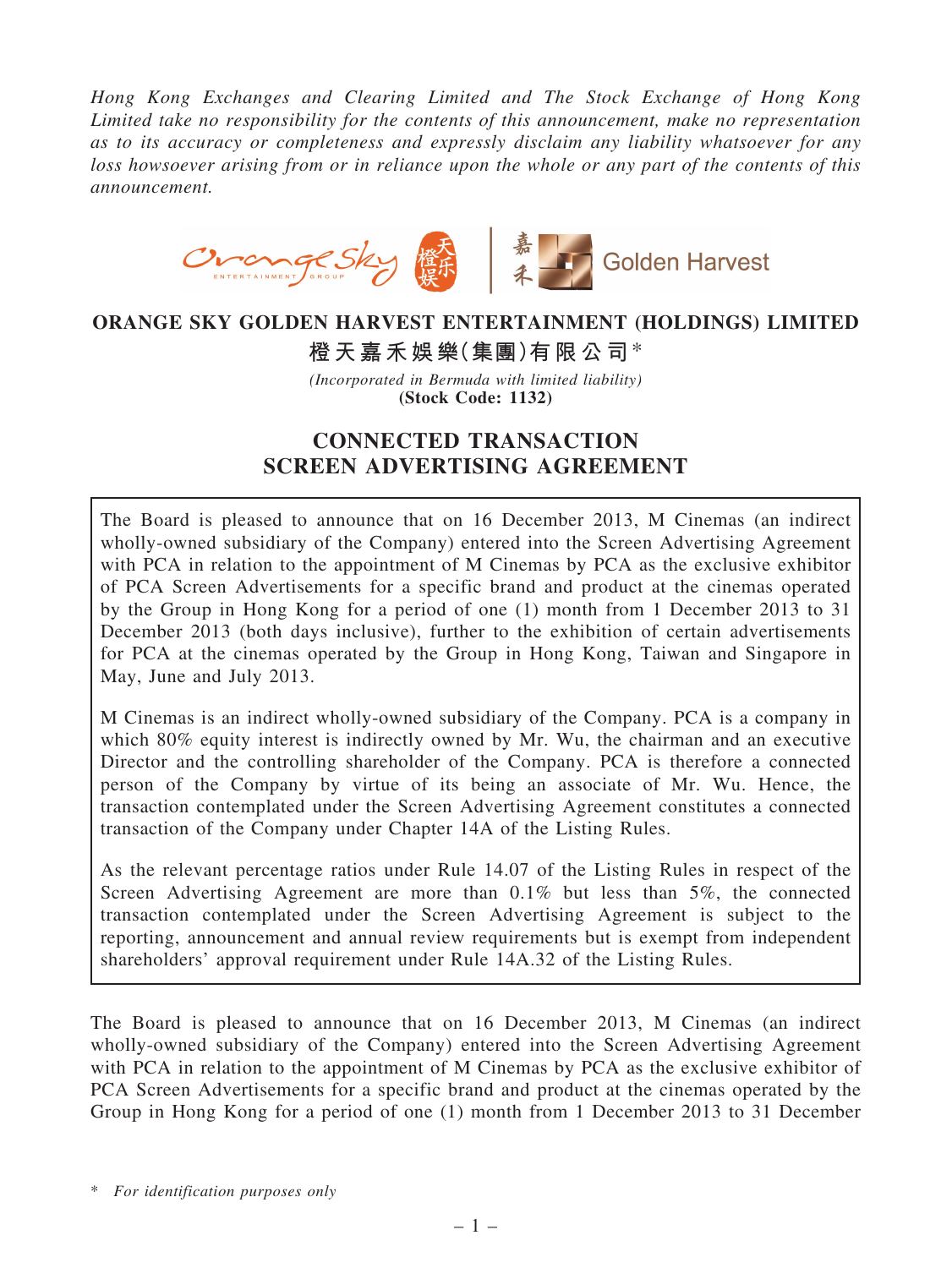2013 (both days inclusive), further to the exhibition of certain advertisements for PCA at the cinemas operated by the Group in Hong Kong, Taiwan and Singapore in May, June and July 2013.

The transaction contemplated under the Screen Advertising Agreement constitutes a connected transaction under the Listing Rules. The principal terms of the Screen Advertising Agreement are as follows:

#### SCREEN ADVERTISING AGREEMENT

| Date:                  | 16 December 2013                                                                                                                                                                                                                                                                                                                                |
|------------------------|-------------------------------------------------------------------------------------------------------------------------------------------------------------------------------------------------------------------------------------------------------------------------------------------------------------------------------------------------|
| Parties:               | M Cinemas, an indirect wholly-owned subsidiary of the<br>Company.                                                                                                                                                                                                                                                                               |
|                        | PCA, a connected person.                                                                                                                                                                                                                                                                                                                        |
| Subject matter:        | PCA shall, during the term of the Screen Advertising<br>Agreement, appoint M Cinemas as the exclusive exhibitor of<br>PCA Screen Advertisements for a specific brand and product<br>in the cinemas operated by the Group in Hong Kong.                                                                                                          |
| Term:                  | For a period of one (1) month commencing from 1 December<br>2013 to 31 December 2013 (both days inclusive).                                                                                                                                                                                                                                     |
| Fee and payment terms: | PCA shall pay to M Cinemas a net sum equivalent to<br>HK\$6,350,000 on or before 14 January 2014 for the services<br>of M Cinemas under the Screen Advertising Agreement and<br>for the previous exhibition of advertisements for PCA at the<br>cinemas operated by the Group in Hong Kong, Taiwan and<br>Singapore in May, June and July 2013. |

#### REASONS FOR AND BENEFITS OF ENTERING INTO THE SCREEN ADVERTISING AGREEMENT

As part of and to foster the promotional campaign in Hong Kong, Taiwan and Singapore for an existing customer of PCA, the Group and PCA have agreed to enter into the Screen Advertising Agreement for the projection of the screen advertisements of this customer. The transaction contemplated under the Screen Advertising Agreement will further strengthen the existing cooperation between the Group and PCA in the area of screen advertising in cinemas in Hong Kong, Taiwan and Singapore and bring satisfactory income to the Group.

The Board considers that it will be to the benefit of the Group to enter into the Screen Advertising Agreement.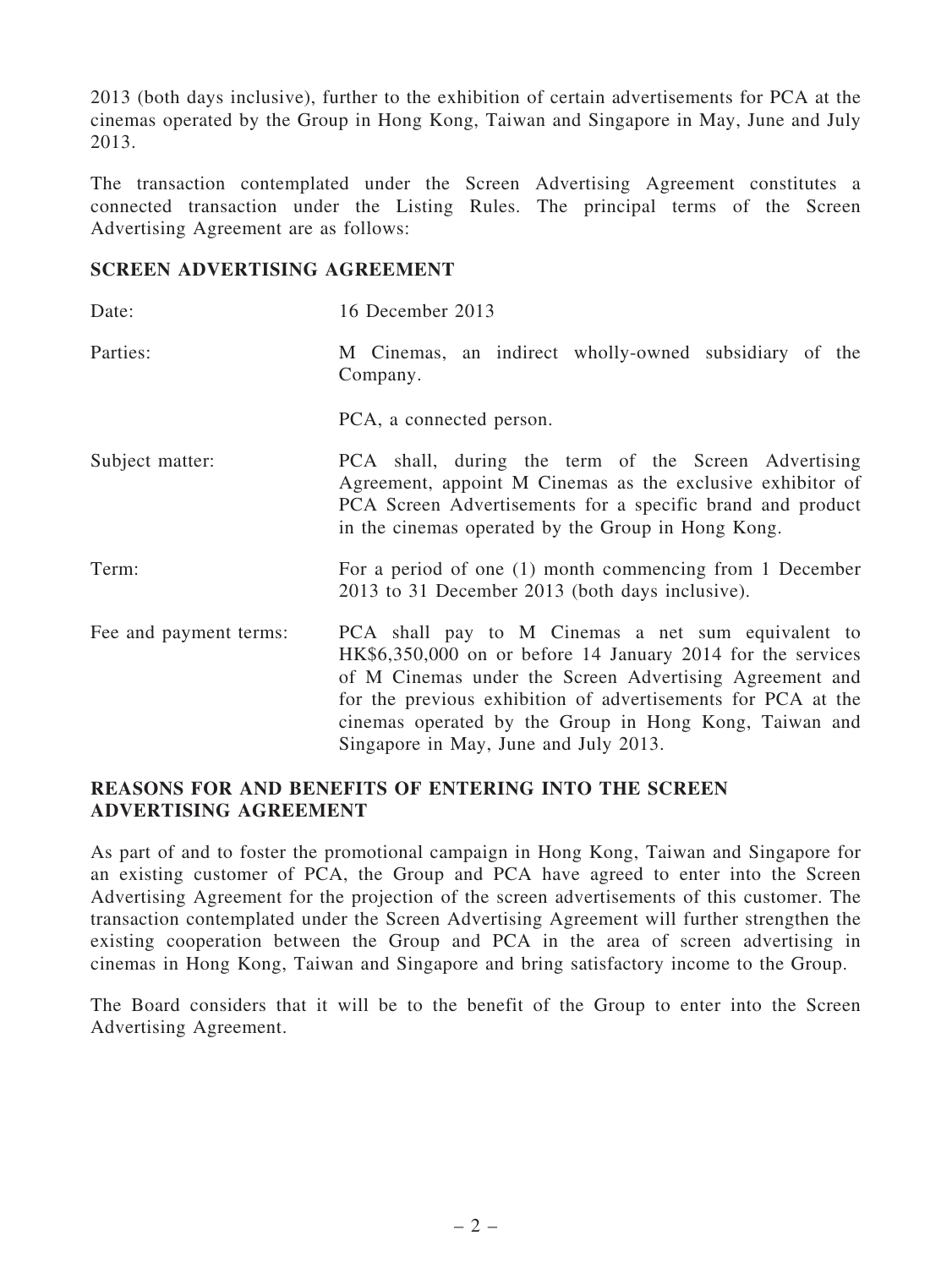The Directors (including the independent non-executive Directors) are of the view that the Screen Advertising Agreement has been entered into in the ordinary and usual course of business of the Group, is on normal commercial terms and is fair and reasonable and in the interests of the Company and its shareholders as a whole. The Directors (including the independent non-executive Directors) also believe that the Screen Advertising Agreement is fair and reasonable.

## INFORMATION REGARDING THE COMPANY, M CINEMAS AND PCA

## The Company

The Company is a company incorporated in Bermuda with limited liability, the shares of which are listed on the Main Board of the Stock Exchange.

The principal business activities of the Group are in production, financing, distribution and theatrical exhibition of motion pictures. As of 16 December 2013, the Group operates 76 cinemas with 568 screens across the PRC, Hong Kong, Taiwan and Singapore and is a leading distributor in the region.

## M Cinemas

M Cinemas is a company incorporated in Hong Kong and an indirect wholly-owned subsidiary of the Company.

## **PCA**

PCA is a company incorporated in Hong Kong and 80% of its equity interest is indirectly owned by Mr. Wu, the chairman and an executive Director and the controlling shareholder of the Company. The principal activity of PCA is to provide distribution and agency services for advertisements.

#### LISTING RULES IMPLICATIONS

PCA is a company in which 80% equity interest is indirectly owned by Mr. Wu, the chairman and an executive Director and the controlling shareholder of the Company. PCA is therefore a connected person of the Company by virtue of being an associate of Mr. Wu. Accordingly, the transaction contemplated under the Screen Advertising Agreement constitutes a connected transaction of the Company pursuant to Chapter 14A of the Listing Rules.

As the relevant percentage ratios under Rule 14.07 of the Listing Rules in respect of the Screen Advertising Agreement are more than 0.1% but less than 5%, the connected transaction contemplated under the Screen Advertising Agreement is subject to the reporting, announcement and annual review requirements but is exempt from independent shareholders' approval requirement under Rule 14A.32 of the Listing Rules.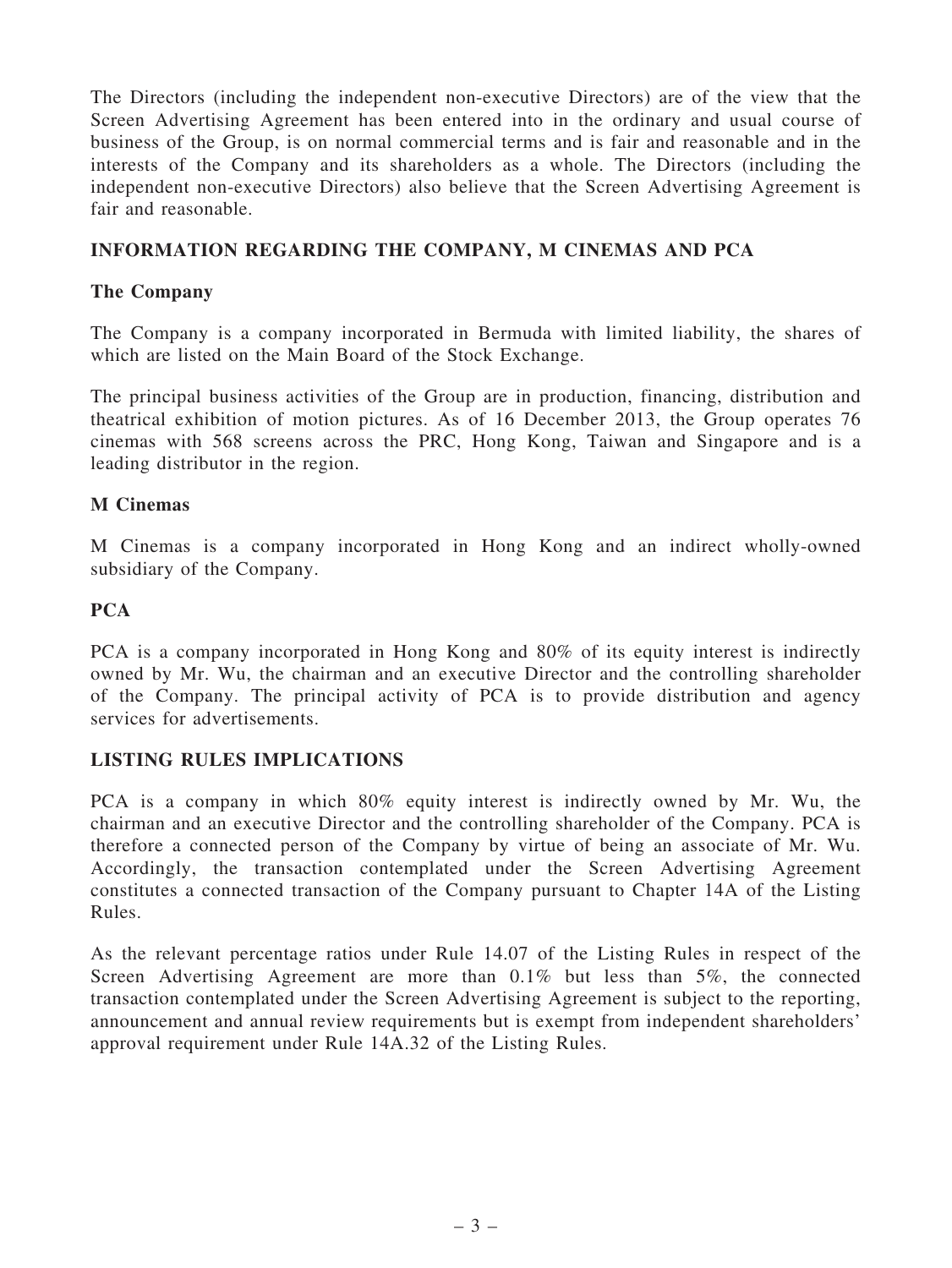Mr. Wu is an executive Director and a controlling shareholder of the Company. Ms. Wu Keyan (also being an executive Director) is the sister of Mr. Wu and therefore an associate of Mr. Wu under Chapter 14A of the Listing Rules. In view of their interests above, Mr. Wu and Ms. Wu Keyan have abstained from voting on the relevant board resolutions for approving the Screen Advertising Agreement. To the best knowledge, information and belief of the Directors having made all reasonable enquiries, none of the Directors (other than Mr. Wu and Ms. Wu Keyan) has material interest in the transaction contemplated under the Screen Advertising Agreement and none of them is required to abstain from voting on the relevant board resolutions.

## **DEFINITIONS**

In this announcement, unless the context otherwise requires, the following terms have the following meaning when used herein:

| "Board"                        | The board of Directors.                                                                                                                                                                                                                                |
|--------------------------------|--------------------------------------------------------------------------------------------------------------------------------------------------------------------------------------------------------------------------------------------------------|
| "Company"                      | Orange Sky Golden Harvest Entertainment (Holdings)<br>Limited, a company incorporated in Bermuda with limited<br>liability, the shares of which are listed on the Main Board of<br>the Stock Exchange.                                                 |
| "Director(s)"                  | The director(s) of the Company.                                                                                                                                                                                                                        |
| "Group"                        | The Company together with its subsidiaries.                                                                                                                                                                                                            |
| "Hong Kong"                    | The Hong Kong Special Administrative Region of the PRC.                                                                                                                                                                                                |
| "HK\$"                         | Hong Kong Dollars, the lawful currency in Hong Kong.                                                                                                                                                                                                   |
| "Listing Rules"                | The Rules Governing the Listing of Securities on the Stock<br>Exchange.                                                                                                                                                                                |
| "M Cinemas"                    | M Cinemas Company Limited, a company incorporated in<br>Hong Kong and an indirect wholly-owned subsidiary of the<br>Company.                                                                                                                           |
| "Mr. Wu"                       | Mr. Wu Kebo, chairman, an executive Director and<br>controlling shareholder of the Company and is interested in<br>an aggregate of approximately $60.41\%$ of the total issued<br>share capital of the Company as at the date of this<br>announcement. |
| "PCA"                          | Panasia Cinema Advertising Limited, a company established<br>in Hong Kong and 80% of its equity interest owned by Mr.<br>Wu.                                                                                                                           |
| "PCA Screen<br>Advertisements" | The advertisements to be screened during the 30-second<br>period prior to the screening of films in the cinemas<br>operated by the Group in Hong Kong for a specific brand<br>and product.                                                             |